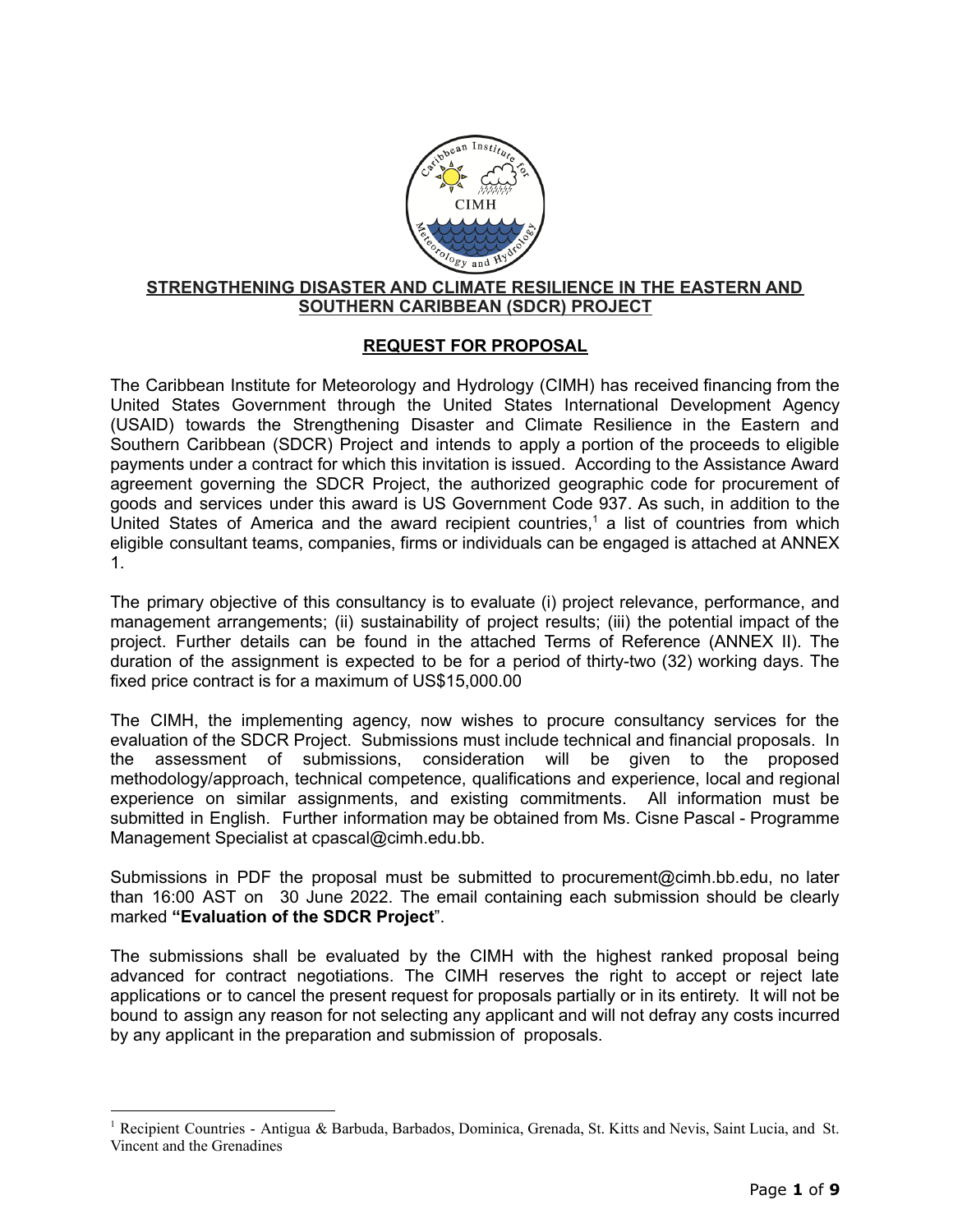### **ANNEX I**

### **ANNEX 1 - LIST OF CODE 937 AWARD ELIGIBLE COUNTRIES**

- 1. United States of America
- 2. Recipient Countries
	- a. Antigua & Barbuda,
	- b. Barbados,
	- c. Dominica,
	- d. Grenada,
	- e. St. Kitts and Nevis,
	- f. Saint Lucia, and
	- g. St. Vincent and the Grenadines
- 3. Other Eligible Developing Countries (listed below)

#### Low income/lower middle income

| Afghanistan              | Gambia, The           | Myanmar                   |  |
|--------------------------|-----------------------|---------------------------|--|
| Bangladesh               | Guinea                | Nepal                     |  |
| Benin                    | Guinea-Bisau          | Niger                     |  |
| <b>Burkina Faso</b>      | Haiti                 | Rwanda                    |  |
| <b>Burundi</b>           | Kenya                 | Sierra Leone              |  |
| Cambodia                 | Korea, Dem Rep.       | Somalia                   |  |
| Central African Republic | Kyrgyz Republic       | Tajikistan                |  |
| Chad                     | Liberia               | Tanzania                  |  |
| Comoros                  | Madagascar            | Togo                      |  |
| Congo, Dem. Rep          | Malawi                | Uganda                    |  |
| <b>Eritrea</b>           | Mali                  | Zimbabwe                  |  |
| Ethiopia                 | Mozambique            |                           |  |
| Angola                   | India                 | São Tomé and Principe     |  |
| Armenia                  | Iraq                  | Senegal                   |  |
| <b>Belize</b>            | Kiribati              | Solomon Islands           |  |
| <b>Bhutan</b>            | Kosovo                | Sri Lanka                 |  |
| <b>Bolivia</b>           | <b>Lao PDR</b>        | Sudan                     |  |
| Cameroon                 | Lesotho               | Swaziland                 |  |
| Cape Verde               | Marshall Islands      | Syrian Arab Republic      |  |
| Congo, Rep.              | Mauritania            | Timor-Leste               |  |
| Côte d'Ivoire            | Micronesia, Fed. Sts. | Tonga                     |  |
| Djibouti                 | Moldova               | Turkmenistan              |  |
| Egypt, Arab Rep.         | Mongolia              | Tuvalu                    |  |
| El Salvador              | Morocco               | <b>Ukraine</b>            |  |
| Fiji                     | Nicaragua             | Uzbekistan                |  |
| Georgia                  | Nigeria               | Vanuatu                   |  |
| <b>Ghana</b>             | Pakistan              | Vietnam                   |  |
| Guatemala                | Papua New Guinea      | <b>West Bank and Gaza</b> |  |
| Guyana                   | Paraguay              | Yemen, Rep.               |  |
| <b>Honduras</b>          | Philippines           | Zambia                    |  |
| Indonesia                | Samoa                 |                           |  |

310maa\_020612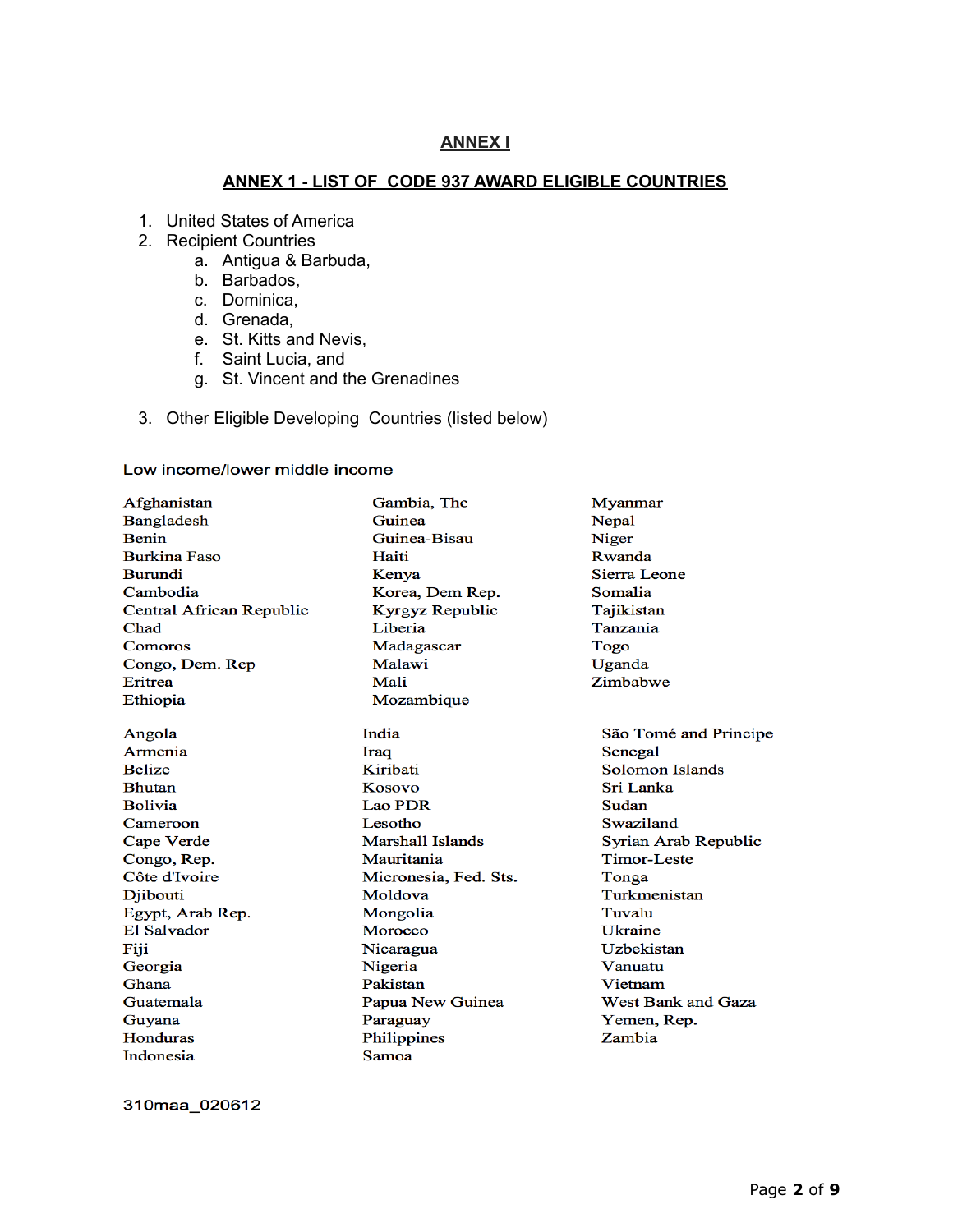# **ANNEX II**

## **Terms of Reference for Project Evaluation**

| Title of project:            | Strengthening Disaster and Climate Resilience in the<br>Eastern and Southern Caribbean (SDCR) Project |  |
|------------------------------|-------------------------------------------------------------------------------------------------------|--|
| <b>Project duration:</b>     | August 2019 - May 2022                                                                                |  |
| Donor:                       | U.S. Agency for International development (USAID)                                                     |  |
| <b>Total Project Budget:</b> | USD 1,800,000                                                                                         |  |
| <b>Grantee/Recipient:</b>    | Caribbean Institute for Meteorology and Hydrology<br>(CIMH)                                           |  |
| <b>Executing Entity:</b>     | Caribbean Institute for Meteorology and Hydrology (CIMH)                                              |  |

### **1. Project Description**

#### **1.1. Project Background and Introduction**

The Eastern Caribbean region - Antigua & Barbuda, Barbados, Dominica, Grenada, Saint Lucia, St. Vincent & the Grenadines, and St. Kitts & Nevis - has experienced a growing number of storms with increased intensity over the past decade. For example, the 2017 Hurricane season produced three major storms Harvey, Irma, and Maria that had major impacts across the Caribbean region especially on Dominica, Antigua and Barbuda, Anguilla and St. Kitts and Nevis. These three storms underscored the need for increased disaster resilience efforts backed by improved early warning systems to decrease the impact that future storms will have in the region. Specifically, countries have suffered from increased variability in climatic patterns with resulting negative impacts including flooding; sea level rise leading to coastal inundation; drought; water scarcity and rise in vector borne diseases. Such disruptions have had a significant negative impact on the economies of these countries. Key sectors impacted include tourism, health, water, and agriculture, with damage to infrastructure as well as livelihoods impacted. Oftentimes when a disaster occurs it is the entire country that is affected given their size. The ability to adapt therefore depends not only on the availability of economic resources but more importantly on having people with the necessary training and knowledge to forecast impacts, and therefore influencing planning and decision-making regarding adaptation, mitigation and response actions that limit losses.

The Strengthening Disaster and Climate Resilience in the Eastern and Southern Caribbean (SDCR) Project is funded by the United States Agency for International Development (USAID). The SDCR Project which is executed and implemented by the Caribbean institute for Meteorology and Hydrology (CIMH) seeks to strengthen the technical abilities of the CIMH,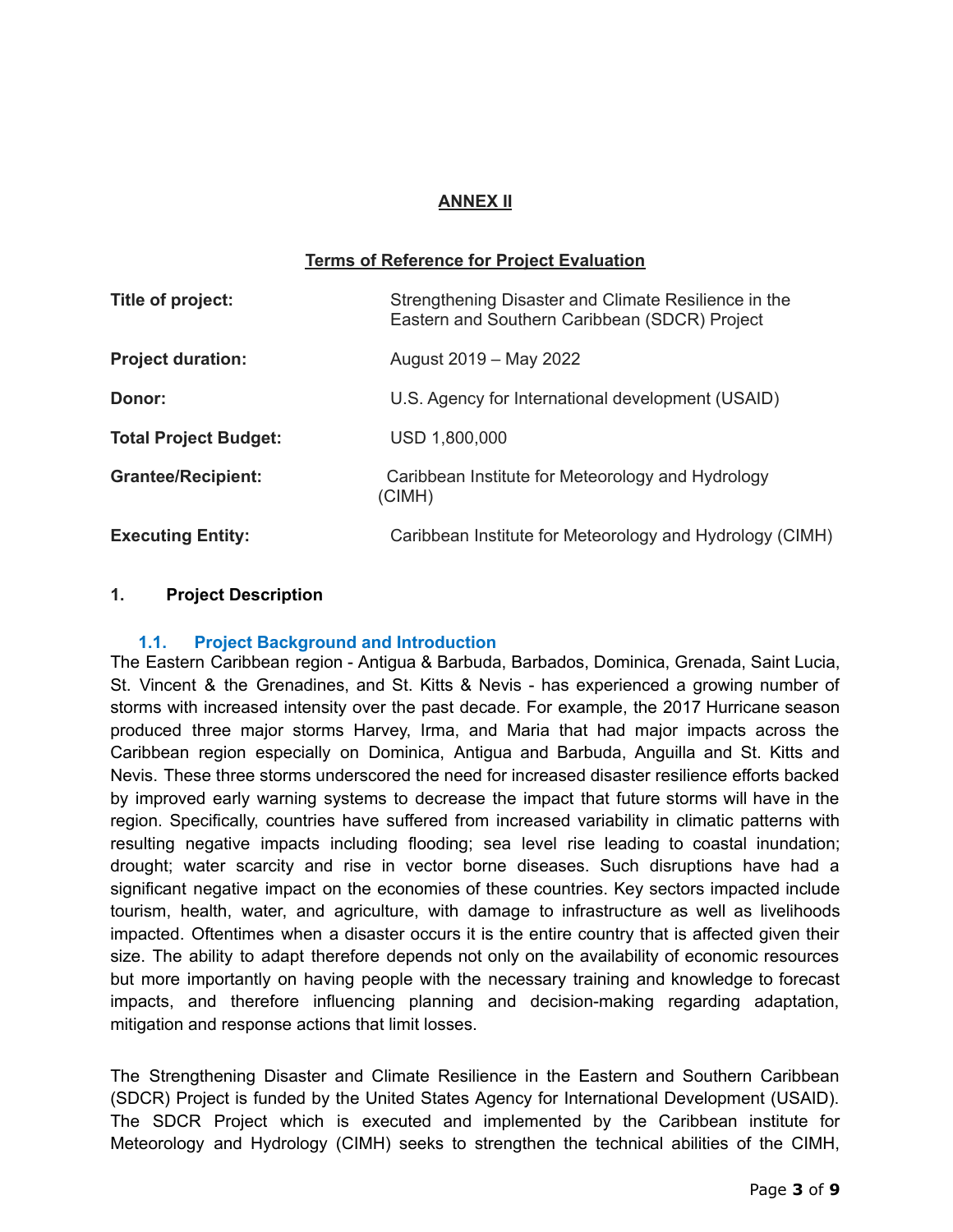National Meteorological and Hydrological Services (NMHSs) of seven (7) beneficiary countries<sup>2</sup>, select National Disaster Offices (NDO) and regional institutions such as CDEMA and UWI to produce information, tools and products which assist decision-makers in taking action to reduce the negative impacts of natural disasters. The Project further aims to strengthen hydrological, meteorological and climate monitoring and early warning systems in the eastern and southern Caribbean to become more proactive and resilient to the devastating impacts of hydrometeorological disasters.

# **1.2. Project Outcomes and Outputs**

- *1.2.a. Outcome 1: Improve systems to support efficient disaster recovery and response to natural disasters,*
	- Output 1.1 Access to Spatial Information to strengthen Damage Assessments and Response Planning
	- Output 1.2 Use of Satellite Imagery to Strengthen Disaster Resilience Enhanced
	- Output 1.3 Impacts-Based Forecasting Capabilities Strengthened
	- Output 1.4 Agricultural Disaster Risk Management Strengthened

### *1.2.b. Outcome 2 - Enhanced Early Warning Systems to Support Climate Resilience*

- Output 2.1 Resilience of Early Warning Systems Built
- Output 2.2 Hydro-Meteorological Hazard Information Integrated with Country-Level Vulnerability
- Output 2.3 Regional Forecasting Capabilities Strengthened
- Output 2.4 Sub-Seasonal Climate Information Products to Improve Decision-Making in the Caribbean region Established
- Output 2.5 Water Resources Management and Extreme Events Strengthened in the Caribbean region
- *1.2.c. Outcome 4 (3) - Enhanced ability among young Caribbean graduates to creatively and critically think of business, innovation and science solutions to address Caribbean challenges*
	- Output 4.1 Jobs and Livelihoods of Recent University Graduates Supported Through the COVID-19 and Post-COVID 19 Pandemic
	- Output 4.2 Awareness of the Nexus Between Business & Entrepreneurship Innovation & Science explored and built.

The overall Project Impact Result is to have contributed to **Improved resilience to the devastating impact of natural disasters in the eastern Caribbean**

## **2. Key Project Investment Areas/Project Budget**

Investment amounts and percentages are captured in the table as stated in the agreement allowing the no-cost extension of the SDCR Project after constraints to implementation due to the global COVID-19 Pandemic. Some of the investment areas such as travel and transportation, and procurement of or rental of goods, services and real property were increased/decreased over the project implementation period based on evolving circumstances.

<sup>2</sup> Antigua and Barbuda, Barbados, Dominica, Grenada, Saint Lucia, St. Vincent and the Grenadines, and St. Kitts and Nevis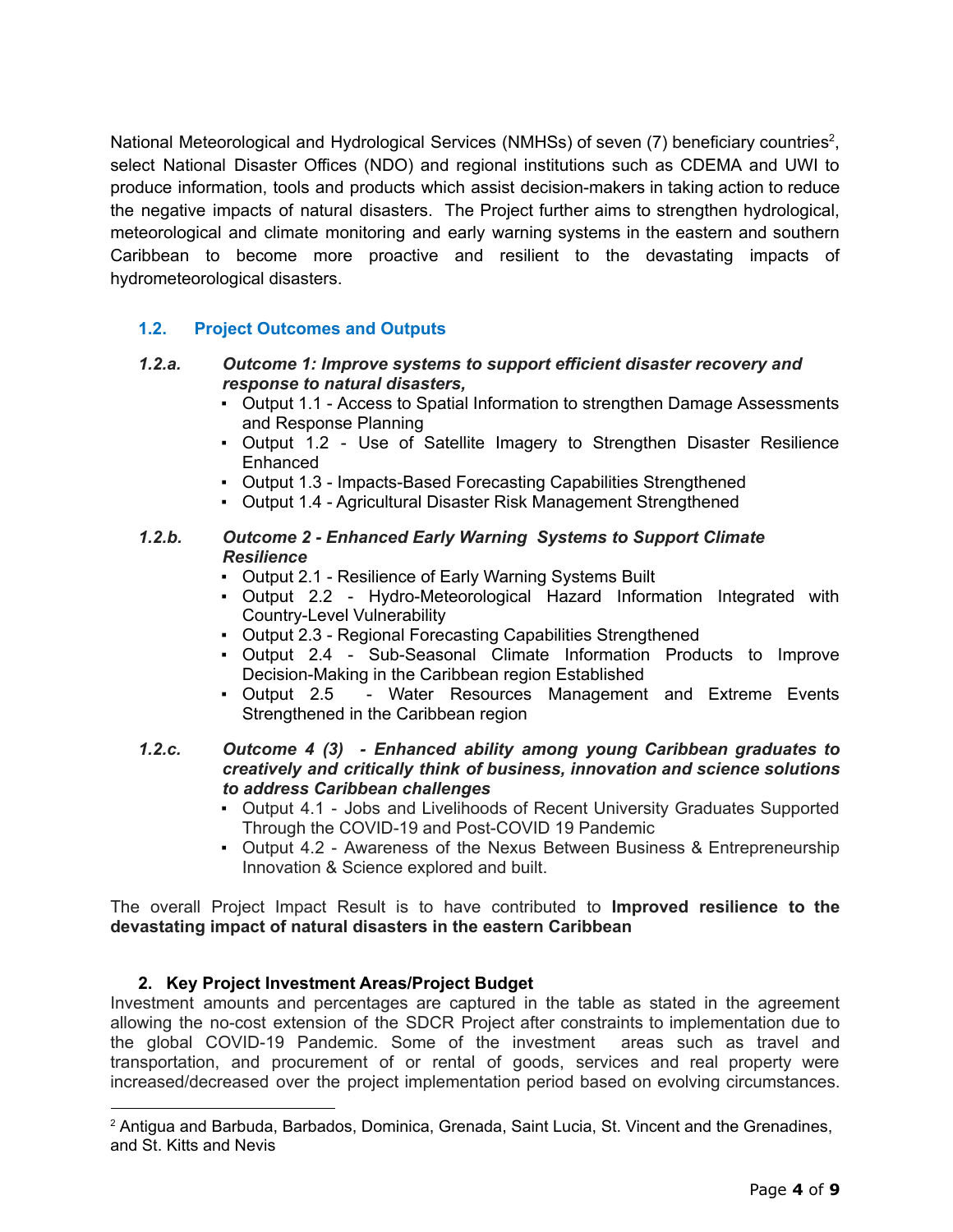Additionally, the investment areas and related percentage of investment is an indicator for under/over-funding and an analysis will help to develop more accurate investment budgets for similar future projects.

| <b>BUDGET CATEGORIES</b>                                                                          | US\$ -NO COST<br><b>EXTENSION</b><br><b>MAY 2022</b> | <b>INVESTMENT</b><br><b>PERCENTAGE</b><br>(%) OF TOTAL<br><b>BUDGET</b> |
|---------------------------------------------------------------------------------------------------|------------------------------------------------------|-------------------------------------------------------------------------|
| <b>SALARIES &amp; ALLOWANCES</b>                                                                  | \$25,000.00                                          | 1.39%                                                                   |
| <b>FRINGE BENEFITS</b>                                                                            | $$$ .                                                |                                                                         |
| <b>TRAVEL &amp; TRANSPORTATION</b>                                                                | \$52,112.76                                          | $2.90\%$                                                                |
| PROCUREMENT OF OR RENTAL OF GOODS<br>(EQUIPMENT & SUPPLIES), SERVICES AND REAL<br><b>PROPERTY</b> | \$1,586,591.80                                       | 88.14%                                                                  |
| <b>SUBAWARDS</b>                                                                                  | $\mathsf{\$}$ .                                      |                                                                         |
| <b>CONSTRUCTION</b>                                                                               | $\mathsf{\$}$ .                                      |                                                                         |
| OTHER DIRECT COST                                                                                 | \$21,828.44                                          | 1.21%                                                                   |
| <b>INDIRECT COSTS/OVERHEADS</b>                                                                   | \$114,467.00                                         | $6.36\%$                                                                |
| <b>GRAND TOTAL</b>                                                                                | \$1,800,000.00                                       | 100.00%                                                                 |

#### **3. Purpose of the Evaluation**

The evaluation is intended to assess:

- $\Box$  Project relevance, performance, and management arrangements;
- $\Box$  Sustainability of project results achieved to date;
- $\Box$  The potential impact of the project.

The evaluation is forward looking and will effectively capture lessons learnt and provide information on the nature, extent and where possible, the potential impact and sustainability of the SDCR project. The evaluation will assess the project design, scope, implementation status and the capacity to achieve the project objectives. It will collate and analyze lessons learnt, challenges faced and best practices obtained during implementation which will inform CIMH's programming strategy going forward.

The emphasis on learning lessons speaks to the issue of understanding what has and what has not worked as a guide for future planning, especially for future implementation in the circumstances of a world emerging out of the COVID-19 pandemic, where travel and large gatherings, for health and safety concerns, will be restricted, into the next two years or more.

#### **4. Scope of Evaluation**

The SDCR Project evaluation will assess the effectiveness of the implementation strategy and the results achieved. This will include the implementation modalities, coordination, partnership arrangements and building, institutional strengthening, beneficiary participation and capacity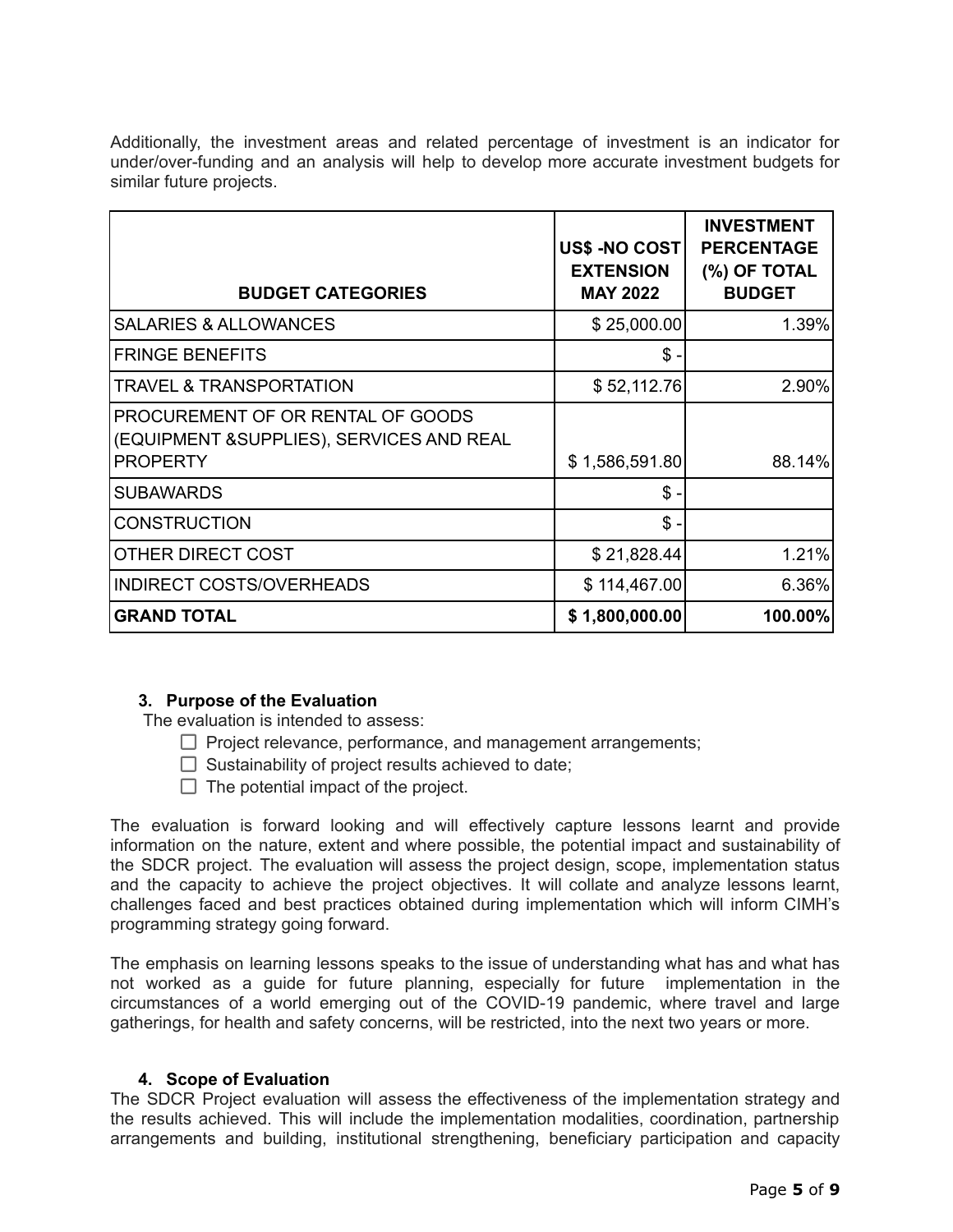building, replication and sustainability of the programme. The evaluation will include review of the project design and assumptions made at the beginning of the project development process.

It is important to assess how the project results and achievements assist the Caribbean region in achieving the goals and targets set by relevant regional and international agendas such as the Sustainable Development Goals (SDGs); the UNDRR Strategic Framework 2022-2025; the Paris Agreement; the Regional Comprehensive Disaster Management (CDM) Strategy and Results Framework 2014-2024; and the Revised Regional Framework for Achieving Development Resilient to Climate Change (2019-2029).

# **4.1. Evaluation Questions**

The evaluation is expected to answer the following key questions. Answers to these questions will provide insight into the relevance, effectiveness, efficiency and sustainability of the SDCR Project:

### **4.1.a. Relevance – (Assess design and focus of the project)**

- To what extent did the project achieve its overall objectives?
- What and how much progress has been made towards achieving the overall impact of the project (including contributing factors and constraints)?
- To what extent were the planned results (outcomes and outputs) achieved? Were any unplanned results achieved?
- Were the inputs and strategies identified realistic, appropriate and adequate to achieve the results?
- Was the project relevant given the identified needs expressed in the proposal and elsewhere?

## **4.1.b. Effectiveness- (Were the management processes and the capacities utilized appropriate for supporting delivery)**

- Was the project effective in delivering desired/planned results?
- To what extent did the Project's M&E mechanism contribute in meeting project results?
- How effective were the strategies, skills and tools used in the implementation of the project?
- How effective has the project been in responding to the needs of the beneficiaries, and what results were achieved?
- What recommendations can be proposed to enhance the effectiveness of similar projects in the future

## **4.1.c. Efficiency – (of Project Implementation)**

- Was the process of achieving results efficient? Specifically, were the actual or expected results (outputs and outcomes) delivered in an efficient manner?
- What factors contributed to implementation efficiency or inefficiency?
- Did project activities overlap and duplicate other similar interventions by other donors? [Does this really address efficiency … seems more appropriate for effectiveness]
- Are there more efficient ways and means of delivering more and better results (outputs and outcomes) with the available inputs and given the unique circumstances during which the project was being implemented?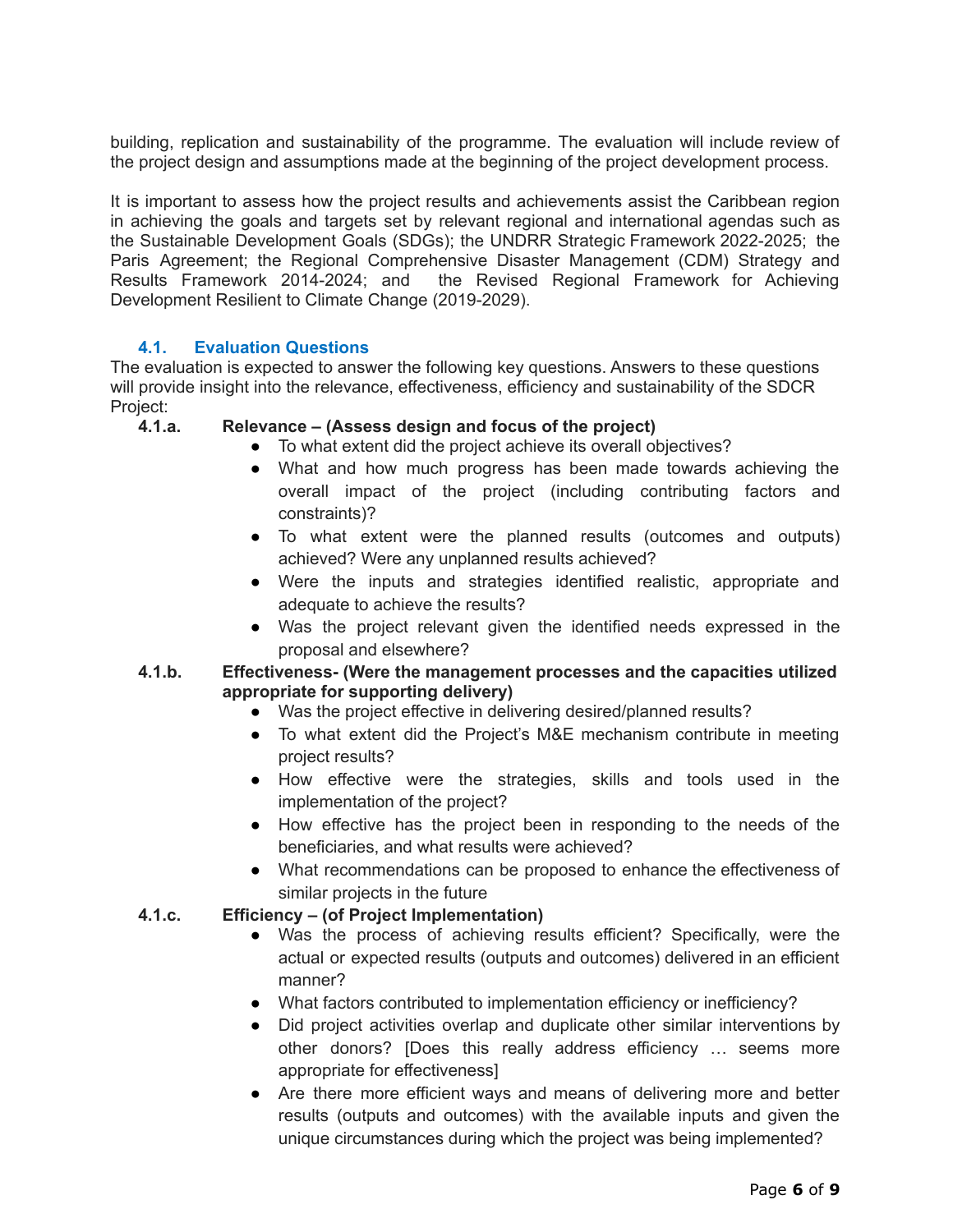- Could a different approach have produced better results more efficiently?
- How was the project's collaboration with the USAID, national and regional institutions, and the Project Steering Committee
- How efficient were the management and accountability structures of the project?
- How did the project financial management processes and procedures affect project implementation?

# **4.1.d. Sustainability**

- To what extent are the benefits of the project likely to be sustained after the completion of this project?
- What is the likelihood of continuation and sustainability of project outcomes and benefits after completion of the project?
- How effective were the exit strategies, and approaches to phase out assistance provided by the project including contributing factors and constraints. in order to improve prospects of sustainability of Project outcomes and the potential for replication of the approach? How were capacities strengthened at the individual and organizational level (including contributing factors and constraints)?
- Describe the main lessons that have emerged
- What are the recommendations for similar support in future?

## **5. Deliverables**

The output of the evaluation will be the Evaluation Report not to exceed 30 pages, excluding annexes. The report should:

- Contain an executive summary;
- Be analytical in nature (both quantitative and qualitative);
- Be structured around project outputs and outcomes;
- Highlight major results of the project implementation;
- Include practical and actionable observations and recommendations for possible future projects with similar objectives.

In addition, Annexes may include the following (maximum 10-15 pages)

- $\Box$  List persons interviewed, sites visited.
- $\Box$  List documents reviewed (reports, publications).
- $\Box$  Data collection instruments (e.g. copies of questionnaires, Survey, etc.).
- $\Box$  Assessment of the progress by outcomes in relevance to the relevant regional and international agenda and frameworks;
- $\Box$  Photos
- $\Box$  Stories worth telling (Most Significant changes [MSC])

## **6. Timing and Duration of the Evaluation**

The total duration of the evaluation will be 32 days within the period of end June to end August 2022.

The working time for the evaluation includes home/office-based work. The breakdown of estimated days for work are below: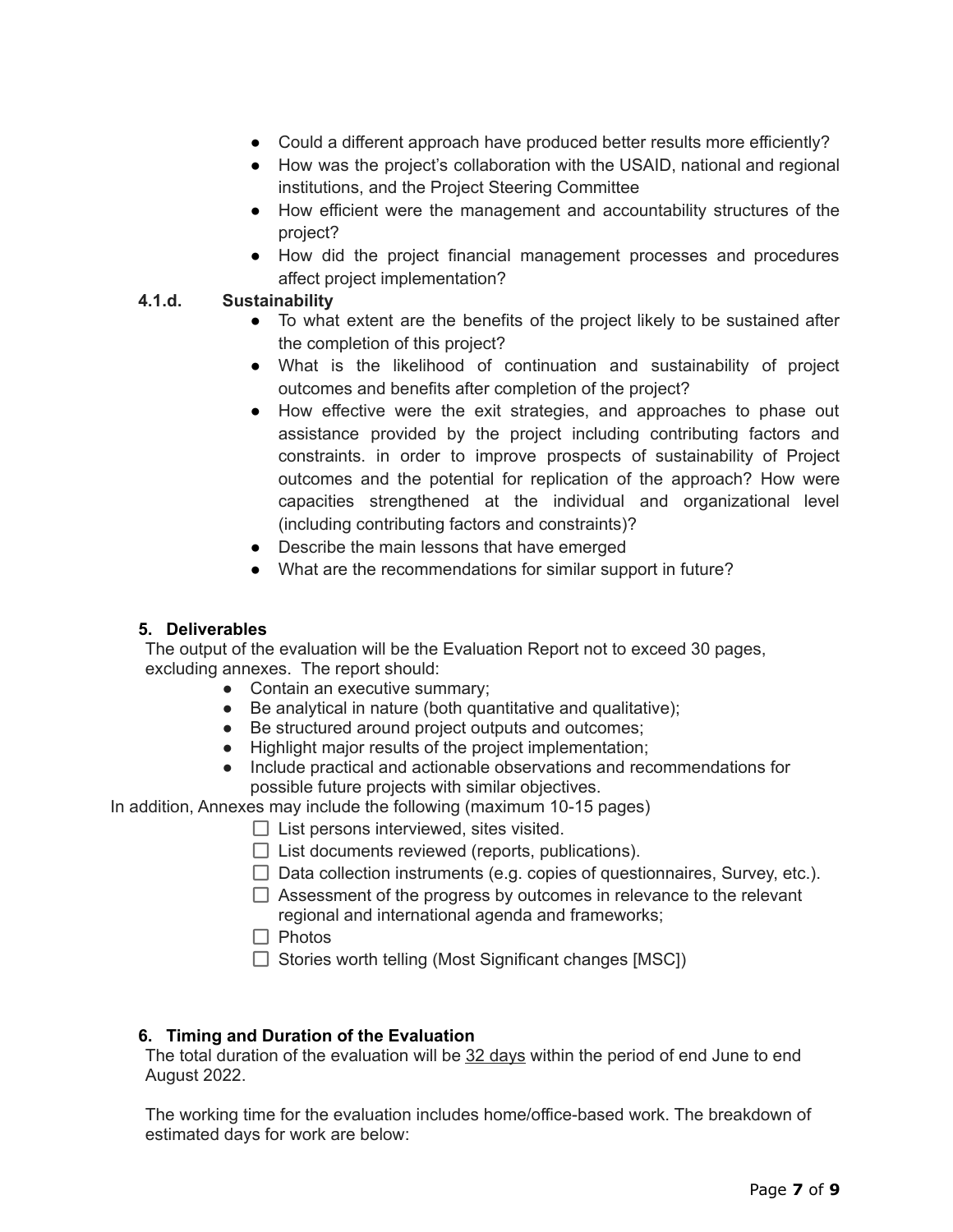- Preparation (home-based): 3 days: Collecting all documents, reports, etc. from CIMH; acquaintance with the project documentation;
- Design/Plan evaluation (home-based): 5 days: Writing detailed evaluation plan, including timeline, virtual country meetings and methodology for data collection and analysis;
- Presentation of evaluation plan to CIMH: 2 days for integrating change suggestions/requests, etc.
- Evaluation plan implementation (project sites): 15 days, upon approval by CIMH
	- Includes site visits to CIMH (travel conditions permitting) and virtual meetings with countries/NMHSs/other relevant organizations who have received equipment under the project;
	- Includes seeking feedback from (key) training participants to assess what the capacity building has resulted in, e.g. usage of skills and knowledge acquired in their current work and for climate adaptation and/or disaster risk reduction purposes.
- Writing of the Evaluation Report (home-based): 7 days
	- Includes writing of the draft evaluation report;
	- Presentation of the draft report for comments and suggestions to CIMH;
	- Presentation of the refined draft report to CIMH;
	- Incorporation of comments and additional findings into draft report;
	- Submission of the final evaluation report to CIMH.

## **7. Qualification requirements for the Evaluator/Contractor**

- Has profound and long experience in evaluating capacity building projects;
- Has experience in using quantitative and qualitative evaluation methodologies to obtain answers and data giving insights into the evaluated areas;
- Has working experience in the Caribbean and is familiar with the specific climate and related disaster management challenges the region is facing;
- Has profound knowledge and experience in climate change/ adaptation and disaster risk management issues as well as related regional resilience agendas and policy issues;
- Demonstrates excellent understanding and application of techniques that assess the prospects of project benefits becoming sustainable;
- Has knowledge of relevant areas such as meteorology, hydro-meteorology or climatology and disaster management, climate adaptation and resilience would be beneficial.
- Has at least a master's degree in Public Policy, International Development, Development Economics/Planning, Economics, Public Administration, and Management and in any other related university degree.
- Extensive expertise, knowledge, and experience in the field of evaluation of development programmes
- At least 10 years of experience in working with international organizations and donors;
- Experience of programme formulation, monitoring and evaluation;
- Fluency in English and Excellent written and verbal communication skills